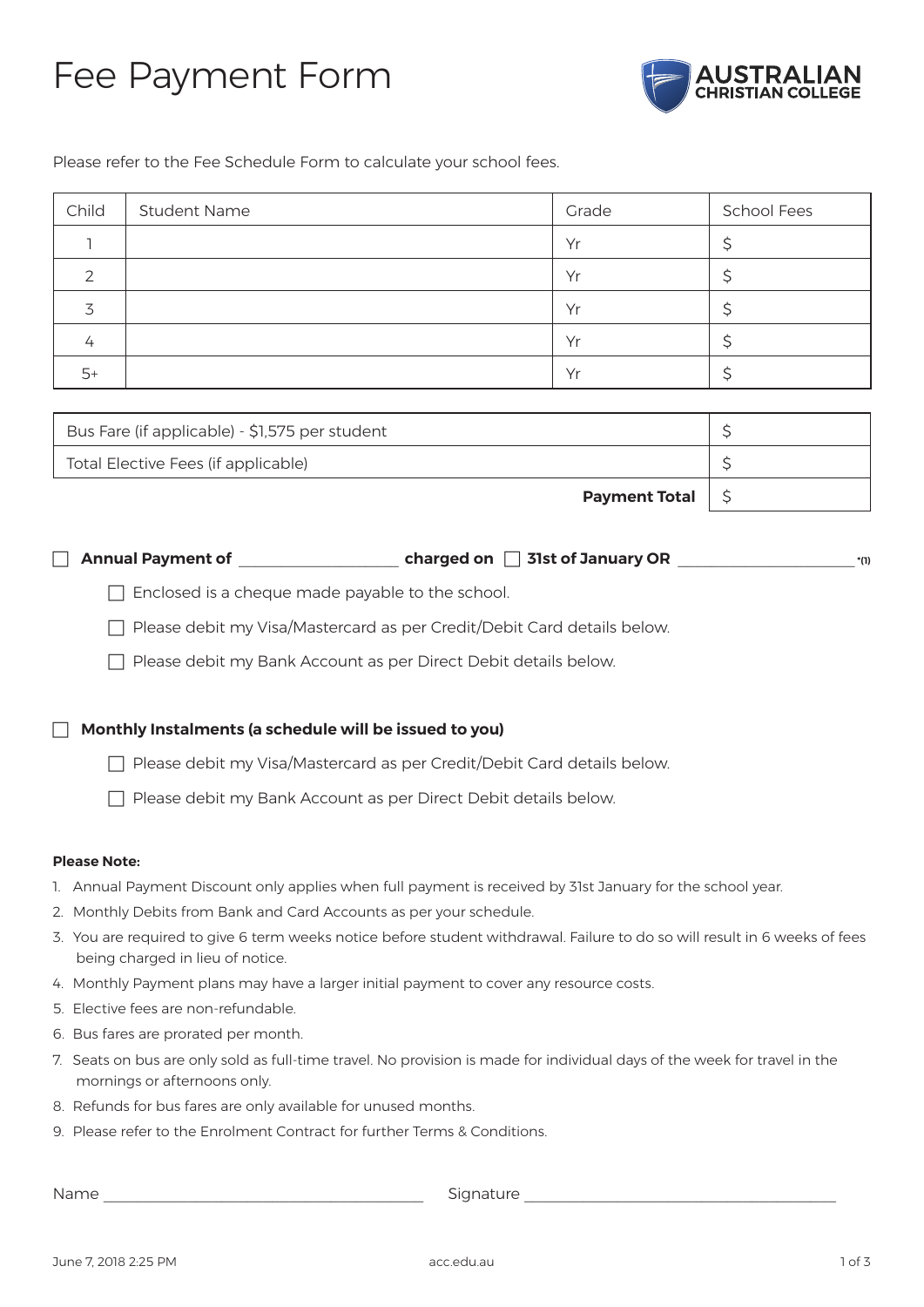# Direct Debit Request



| To be completed by ALL applicants                                                                                                                                                                                                                                                                                                                                                                                                                                                                                                                                              |                                                                                                                                                                                                                                                                                                                                                                                                           |                                 |  |  |  |
|--------------------------------------------------------------------------------------------------------------------------------------------------------------------------------------------------------------------------------------------------------------------------------------------------------------------------------------------------------------------------------------------------------------------------------------------------------------------------------------------------------------------------------------------------------------------------------|-----------------------------------------------------------------------------------------------------------------------------------------------------------------------------------------------------------------------------------------------------------------------------------------------------------------------------------------------------------------------------------------------------------|---------------------------------|--|--|--|
|                                                                                                                                                                                                                                                                                                                                                                                                                                                                                                                                                                                |                                                                                                                                                                                                                                                                                                                                                                                                           |                                 |  |  |  |
|                                                                                                                                                                                                                                                                                                                                                                                                                                                                                                                                                                                |                                                                                                                                                                                                                                                                                                                                                                                                           |                                 |  |  |  |
|                                                                                                                                                                                                                                                                                                                                                                                                                                                                                                                                                                                |                                                                                                                                                                                                                                                                                                                                                                                                           |                                 |  |  |  |
| <b>Direct Debit Bank Account Details</b><br>I/We request and authorise Australian Christian College *(see below for user ID) to transfer funds from the account at the financial<br>institution identified by the details I/we have provided, as prescribed through the Bulk Electronic Clearing System. This authorisation<br>is to remain in force in accordance with the terms and conditions of the Direct Debit Request Service Agreement and any further<br>instructions provided below. (please refere to http://www.acc.edu.au/direct-debit for Terms and conditions). |                                                                                                                                                                                                                                                                                                                                                                                                           |                                 |  |  |  |
| Name of Finanacial Institution                                                                                                                                                                                                                                                                                                                                                                                                                                                                                                                                                 |                                                                                                                                                                                                                                                                                                                                                                                                           |                                 |  |  |  |
| <b>Branch</b>                                                                                                                                                                                                                                                                                                                                                                                                                                                                                                                                                                  |                                                                                                                                                                                                                                                                                                                                                                                                           |                                 |  |  |  |
| <b>Account Name</b>                                                                                                                                                                                                                                                                                                                                                                                                                                                                                                                                                            |                                                                                                                                                                                                                                                                                                                                                                                                           |                                 |  |  |  |
| <b>BSB</b>                                                                                                                                                                                                                                                                                                                                                                                                                                                                                                                                                                     |                                                                                                                                                                                                                                                                                                                                                                                                           |                                 |  |  |  |
| Account Number                                                                                                                                                                                                                                                                                                                                                                                                                                                                                                                                                                 |                                                                                                                                                                                                                                                                                                                                                                                                           |                                 |  |  |  |
| *Australian Christian College refers to the following colleges and their associated user ID's.<br>Australian Christian College - Moreton Ltd - ID 480072<br>Australian Christian College - Darling Downs Ltd - ID 480054<br>Australian Christian College - Hume Ltd - ID 480061<br>Australian Christian College - Singleton Ltd - ID 480055<br>Australian Christian College - Marsden Park Ltd - ID 480046<br>Australian Christian College - Tasmania Ltd - ID 523302<br>Australian Christian College - Southlands Ltd - ID 480063                                             |                                                                                                                                                                                                                                                                                                                                                                                                           |                                 |  |  |  |
| <b>Credit / Debit Card Details</b>                                                                                                                                                                                                                                                                                                                                                                                                                                                                                                                                             |                                                                                                                                                                                                                                                                                                                                                                                                           |                                 |  |  |  |
| Card Type                                                                                                                                                                                                                                                                                                                                                                                                                                                                                                                                                                      | Mastercard<br>Visa                                                                                                                                                                                                                                                                                                                                                                                        |                                 |  |  |  |
| Card Number                                                                                                                                                                                                                                                                                                                                                                                                                                                                                                                                                                    |                                                                                                                                                                                                                                                                                                                                                                                                           |                                 |  |  |  |
| Name of Card                                                                                                                                                                                                                                                                                                                                                                                                                                                                                                                                                                   | <u> 1989 - Johann Barn, mars ann an t-Amhair ann an t-A</u>                                                                                                                                                                                                                                                                                                                                               | Expiry Date (MMYY) ____________ |  |  |  |
| If you do NOT want your Credit Card to be debited for excursions/sundries, please tick this box $\Box$                                                                                                                                                                                                                                                                                                                                                                                                                                                                         |                                                                                                                                                                                                                                                                                                                                                                                                           |                                 |  |  |  |
| <b>Direct Debit Authorisation</b>                                                                                                                                                                                                                                                                                                                                                                                                                                                                                                                                              |                                                                                                                                                                                                                                                                                                                                                                                                           |                                 |  |  |  |
| to remain in force until further notice.                                                                                                                                                                                                                                                                                                                                                                                                                                                                                                                                       | I/We authorise Australian Christian College to debit the stated Account or Credit Card with the specified amount unless otherwise<br>notified. By signing this payment authority I/We acknowlege having read and understood the Terms and Conditions governing the<br>debit arrangment between myself/ ourselves and Australian Christian College as set out in this payment authority. This authority is |                                 |  |  |  |
|                                                                                                                                                                                                                                                                                                                                                                                                                                                                                                                                                                                |                                                                                                                                                                                                                                                                                                                                                                                                           |                                 |  |  |  |
|                                                                                                                                                                                                                                                                                                                                                                                                                                                                                                                                                                                |                                                                                                                                                                                                                                                                                                                                                                                                           |                                 |  |  |  |
|                                                                                                                                                                                                                                                                                                                                                                                                                                                                                                                                                                                |                                                                                                                                                                                                                                                                                                                                                                                                           |                                 |  |  |  |